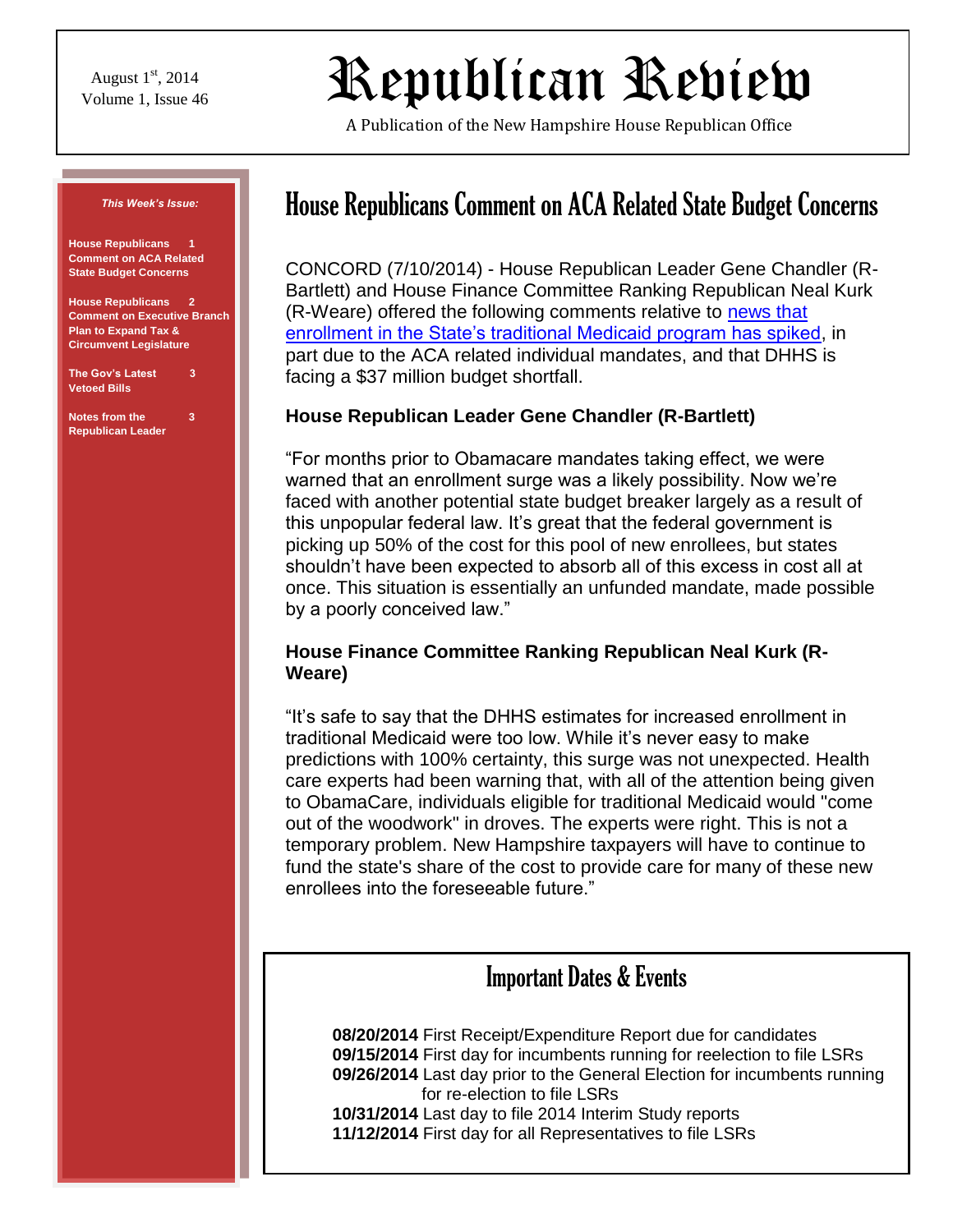## House Republicans Comment on Executive Branch Plan to Expand Tax & Circumvent Legislature

CONCORD (7/25/2014) - House Republican Leader Gene Chandler (R-Bartlett) and Deputy Republican Leader David Hess (R-Hooksett) offered the following comments in response to Governor Hassan's plan to expand the Real Estate Transfer Tax without legislative approval.

#### **House Republican Leader Gene Chandler (R-Bartlett)**

"In New Hampshire, we pride ourselves on the transparency of our government and our unique legislative process, where every bill gets a public hearing and a vote. It's unfortunate that the Governor and her team at the DRA have taken an approach contrary to those values. This is a tax increase that could affect many New Hampshire residents and businesses. Anything but a full public vetting, to me, would be inappropriate."

#### **Deputy House Republican Leader & House Ways & Means Committee member David Hess (R-Hooksett)**

"This appears to be a major and significant policy change that should go through the proper channels and be addressed by the full legislature, not just the executive branch through a change in administrative rules."

"While prior administrative practice has some weight in deciding proper interpretation of statutory language, it is not dispositive. Placing possible past administrative practice into administrative rules language substantially changes the landscape for the authoritative interpretation. This is another reason this should go the legislative route rather than the administrative route."

#### **BACKGROUND**

NH RSA 78-B authorizes the Real Estate Transfer Tax of \$0.75 per \$100 of fair market value "imposed upon the sale, granting and transfer of real estate and any interest therein including transfers by operation of law." The tax is paid by both the buyer and the seller, resulting in a total tax rate of 1.5%.

Administrative Rule Part Rev 802.01(f) applies RETT on leases of 99 years or longer, but do not authorize RETT on shorter leases. The Hassan Administration has sought a change in Administrative Rules to allow RETT on "ground lease transfers", but delayed its request twice in the face of criticism from the Committee. The Hassan Administration has now withdrawn its request, claiming that "the taxability of ground leases exists currently under New Hampshire law."

Administrative Rules Chapter Rev 800- [Transfer of Real Property](http://www.gencourt.state.nh.us/rules/state_agencies/rev800.html)

## ISSUES 2014

**What are the most important issues to New Hampshire families? Here are the results of a WMUR/UNH poll conducted between July 7 and July 14:**

| Topic                          | %   |
|--------------------------------|-----|
| <b>Money/Family Finances</b>   | 18% |
| Jobs/Economy                   | 12% |
| <b>Healthcare</b>              | 10% |
| <b>Government/Politics</b>     | 8%  |
| <b>Education/College Costs</b> | 7%  |
| Immigration                    | 6%  |

*Other issues: Retirement/Future Planning 5%, War/Foreign Policy 5%, Family/Children 5%, Events/Vacations 4%, President Obama 3%, Climate Change/Global Warming 2%, 2014 Election 1%, Sports/Hobbies 1%, Religion/God 1%*